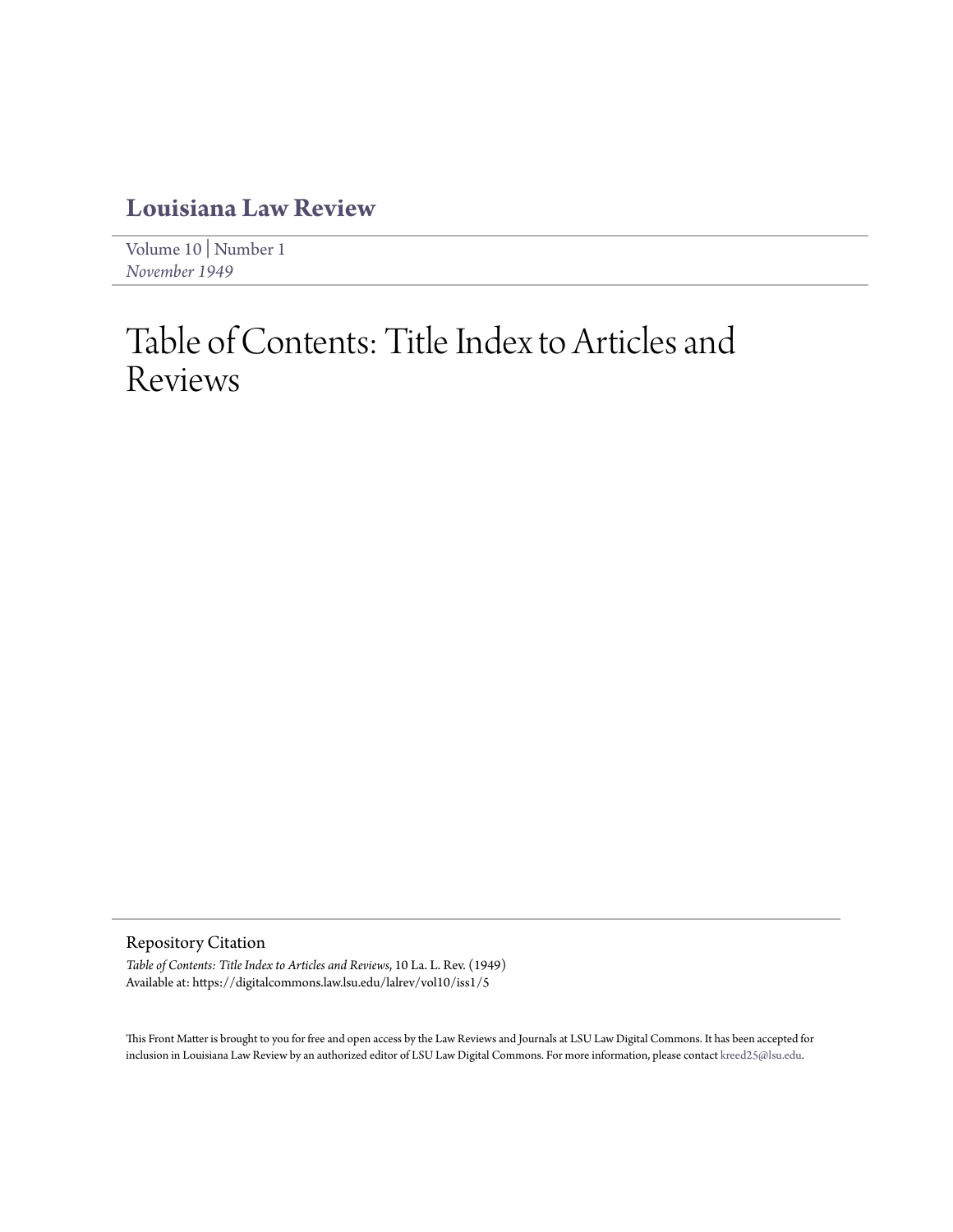## TITLE INDEX TO ARTICLES

 $\bar{\beta}$ 

| APPROACH TO THE REVISION OF THE LOUISIANA CIVIL CODE,    |    |
|----------------------------------------------------------|----|
| AN Clarence J. Morrow                                    | 59 |
| LOUISIANA HOMESTEAD TAX EXEMPTION-AN UNLITIGATED         |    |
| CONSTITUTIONAL PROVISION Charles A. Reynard 405          |    |
| POLICY CONSIDERATIONS IN DIVORCE JURISDICTION AND RECOG- |    |
| NITION Joseph Dainow                                     | 54 |
| PRINCIPAL'S LIABILITY FOR WORKMEN'S COMPENSATION TO EM-  |    |
| PLOYEES OF CONTRACTORWex S. Malone                       | 25 |
| PRIVATE LAWS OF WESTERN CIVILIZATIONErnst Rabel          |    |
| The Significance of Roman Law<br>Part I.                 | 1  |
| PART II. The French Civil Code 107                       |    |
| PART III. The German and the Swiss Civil Codes 265       |    |
| PART IV. Civil Law and Common Law 431                    |    |
| PART V. The Law in the World 449                         |    |
| PROCESS OF DECISION, THE-A LITIGANT'S CASE FROM ARGU-    |    |
| MENT TO FINAL DECISION IN THE LOUISIANA SUPREME          |    |
| COURT Frank W. Hawthorne 461                             |    |
| PROGRESS REPORT ON LOUISIANA'S TRUST ESTATES ACT         |    |
| Harriet S. Daggett                                       | 44 |
| PROPOSED CODE PROVISION ON TORT LIABILITY, A             |    |
| James Barclay Smith 253                                  |    |
| PROSPECTS OF INTERNATIONAL UNIFICATION OF LAW FROM A     |    |
| EUROPEAN VIEWPOINT  Mario Matteucci                      | 15 |
| WORK OF THE LOUISIANA SUPREME COURT FOR THE 1948-1949    |    |
| TERM, THESymposium $120$                                 |    |
| ADMINISTRATIVE LAW Charles A. Reynard 127                |    |
| CIVIL PROCEDUREHenry G. McMahon 237                      |    |
| COMMUNITY PROPERTYHarriet S. Daggett 155                 |    |
| CONSTITUTIONAL LAWCharles A. Reynard 131                 |    |
| CONVENTIONAL OBLIGATIONS J. Denson Smith 172             |    |
| CRIMINAL LAW AND PROCEDUREDale E. Bennett 198            |    |
| INSURANCEJ. Denson Smith 196                             |    |
| LEASE Joseph Dainow 185                                  |    |
| LOCAL GOVERNMENT LAWAlbert H. Cotton 226                 |    |
| MINERAL RIGHTSHarriet S. Daggett 157                     |    |
| PARTNERSHIP. AGENCYRobert A. Pascal 171                  |    |
| PERSONS. Robert A. Pascal 159                            |    |
| PRESCRIPTION Joseph Dainow 178                           |    |
| PROPERTY Joseph Dainow 175                               |    |

 $\boldsymbol{\mathrm{v}}$ 

 $\mathcal{L}(\mathcal{A})$  and  $\mathcal{L}(\mathcal{A})$  .

 $\label{eq:2.1} \mathcal{L}(\mathcal{L}^{\text{max}}_{\mathcal{L}}(\mathcal{L}^{\text{max}}_{\mathcal{L}})) \leq \mathcal{L}(\mathcal{L}^{\text{max}}_{\mathcal{L}}(\mathcal{L}^{\text{max}}_{\mathcal{L}}))$